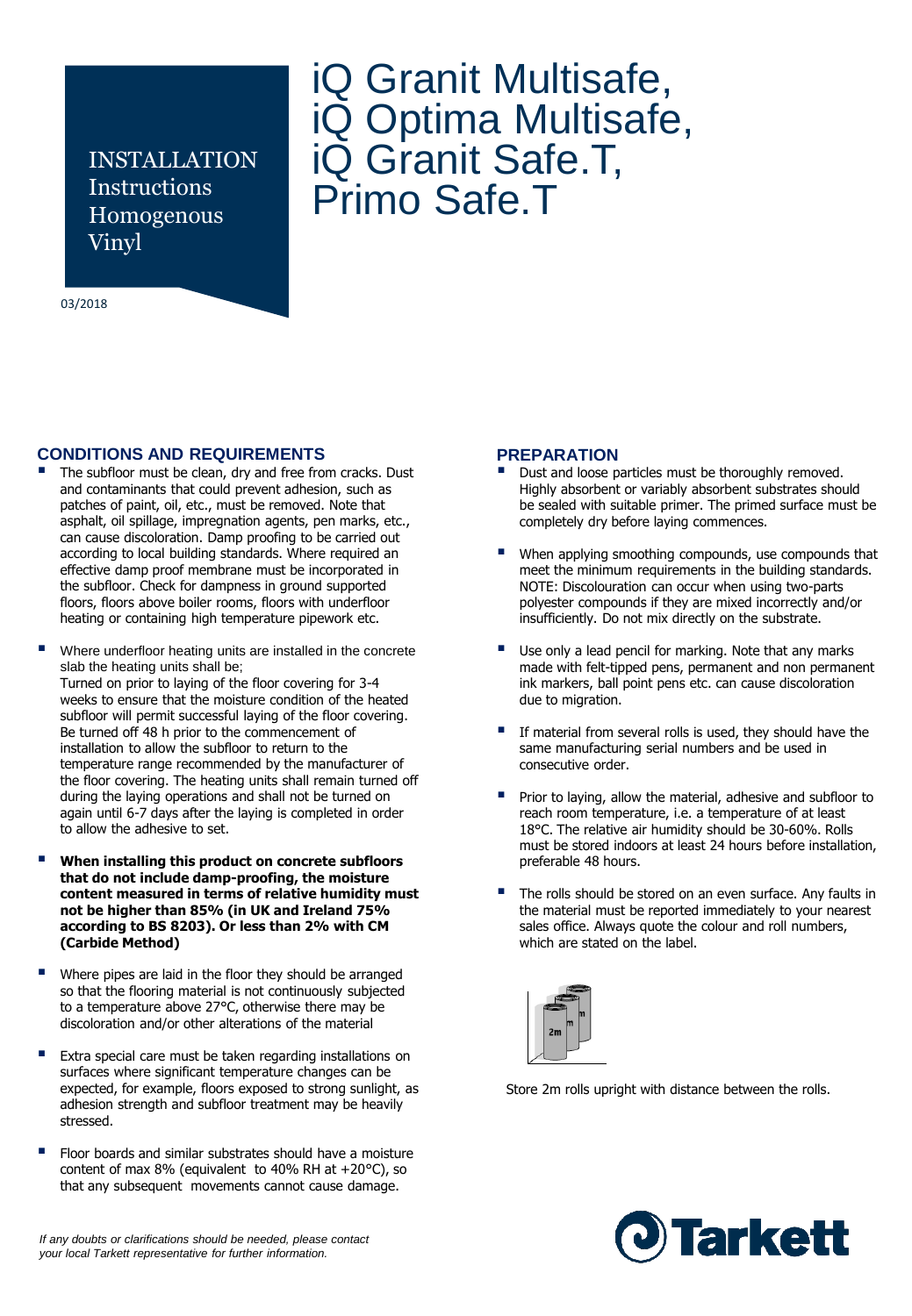# **INSTALLATION**

- Installation should be carried out at room temperature between 18°C to 26°C. Subfloor temperature must be at least 15°C. The relative air humidity in the premises should be 35-65%. Maintain same temperature and humidity for at least 72 hours after installation.
- Cut the sheets to length and lay them out to acclimatise and relax prior to installation. This is particularly important for longer lengths.
- The sheets are fully adhered with an adhesive approved for Tarkett's homogeneous vinyl sheet, spatula A1/A2. **See the adhesive manufacturer´s instruction regarding coverage, open time etc.** Example of suitable adhesives can be found at professionals.tarkett.com
- The assembly time depends on the type of substrate, its absorbency, the temperature and air humidity in the premises.
- **Sheets must be installed so that colour differences are avoided. Reverse sheets whenever possible, overlap and cut edges.** Factory edges must be overlapped and cut. Prior to overlapping the vinyl sheet, trim off the factory edge on the bottom sheet. This is best done by striking a chalk line, then – using a utility knife and straight edge – cut through and remove the scrap piece. Overlap the top sheet and then trace the bottom edge onto the top sheet with a correctly set under scriber.
- Rub the face surface down thoroughly to ensure that the floor covering makes good contact with the adhesive and that all air is expelled. Make sure that the tool used for rubbing down the floor covering does not scratch the surface. A broom is not suitable for this purpose. Use a floor roller (approx. 65 kg) and roll crosswise over the floor.

# **FITTING, COVING AND CORNERS**

The flooring is coved approximately 100 mm ( 4 in) up the wall. If wall covering is to be installed, then it should overlap the wall base by at least 30 mm (approx. 1 in). **For Granit Multisafe and Optima Multisafe; the upper rows of embossed**

- **pattern are removed to form a smooth juncture with the wall.** For the best result, the thickness of the wall base is levelled out before installation of the wall covering so that a smooth juncture is obtained, use a water-resistant levelling compound.
- Within 0,5 m radius from floor drains etc. seams are not recommended.
- Granit Multisafe and Optima Multisafe shall not be installed over flush-drains with diameter ≤ 150 mm.



Using a straight edge and pencil, mark at a height of about 10 cm (approx. 4 in.) all walls where the flooring will be coved. Apply the adhesive on the walls up to the marked line, using a finenotched trowel.

Spread some of the adhesive out onto the floor, as shown in the picture.



Fold back and loosen the sheets covering half of the floor area. Apply the adhesive on the subfloor with a fine-notched trowel. Use a soft brush around drains and hard-to-reach areas. Around and inside drains, please see drain manufacturers recommendation.



While the adhesive becomes tacky, the sheets are cut. The sheets should be cut longer than the room length to allow sufficient material for coving. When a sheet fits the width of the room, mark a cross mark on the bottom of the material and the subfloor to indicate the center. This will help you to place the sheet in its exact position. The cross marks are to coincide at installation.



Avoid sharp creasing tools. When coving we highly recommend to use a Tarkett Hockey Stick or a Tarkett Corner Roller to press the material firmly into the juncture between the floor and wall. In areas where one sheet is sufficient to cover the subfloor, the adhesive can be applied over the entire surface area before installing the sheet. Although this requires experience, it is the fastest installation method.



When the width of the room exceeds the sheet width (more than one piece has to be installed to cover the area), mark a line on the floor parallel to the longitudinal wall at a distance equivalent to 12 cm (about 41/2 in.) less than the sheet width. Mark the room's center on this line. On the bottom of each sheet, mark their center. The cross marks on the subfloor and sheets shall coincide at installation.



When fitting in-corners, make a cut in the excess material starting about 5 mm (about ¼ in.) above the floor in the corner. If the material has to be heated before folding, heat the area between the sheet and the wall. This provides better contact between the sheet and adhesive.

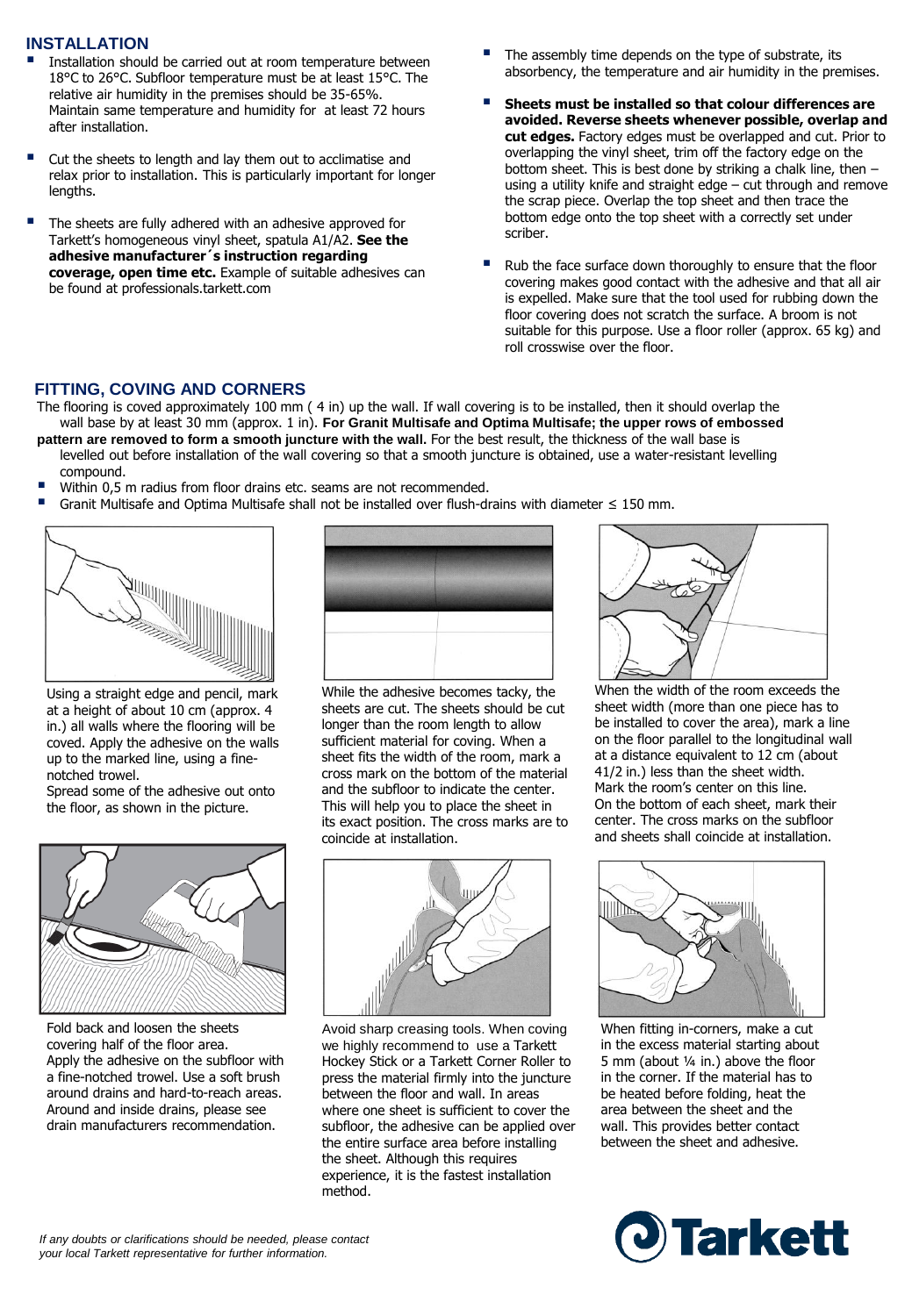

Press the material firmly into the corner with a Tarkett Corner Roller or Tarkett Hockey Stick.



The corner seam shall be placed on one of the walls at a 45-degree angle.



When fitting an out-corner, the sheet is folded against the corner and cut about 5 mm( ¼ in.) from the floor. The guidelines in the picture show the corner on the sheet and the position of the cut at about a 45 degree angle. Then a diagonal cut is made as shown.



To glue the triangle-shaped piece more simply and securely, cut a groove on the back of the triangle with Tarkett Corner Knife. The depth of the groove shall be no deeper than half of the sheet thickness.





The triangle can now be folded and placed on the corner. It will overlap the coved floor. Cut through the overlapping material to make a tight fit.

Use a hot-air gun for welding with thread at in-corners and out-corners. Tarkett Speed Welding Nozzle is specially designed for welding vinyl floors. For a perfect job, the Tarkett Swan Neck is required to effectively seal all seams nearest to the floor. **N.B. Prior to sealing in the corner, make sure that the PUR reinforcement is completely removed from the surface.**



All seams on floor and coving must be grooved before welding.

# **FITTING AROUND PIPES AND FLOOR DRAINS**



Around pipes by walls, cut the sheet and press it against the pipe to form a collar. In tight or cramped areas between pipes and walls, cut as shown by the dotted line. If a cover is required, do the following:

1) If you make a cover out of floor material, fit it against the pipe with adhesive. Weld the seams together using the Tarkett Swan Neck.



2) Prefabricated covers are applied according to the manufacturer's instructions. Seam sealer or sealing compound approved for this purpose, can be used for an extra tight fit around pipes.



Around drain pipes, fold the sheet against the pipe and mark a line on the material where the center if the pipe is. Cut a hole about 25 mm (about 1 in.) smaller than the diameter of the pipe. As shown, cut the hole at the start of the fold. Heat the sheet vinyl and press it over the pipe. trim off excess material with o hook knife so that the break in the pipe wall is cleared.